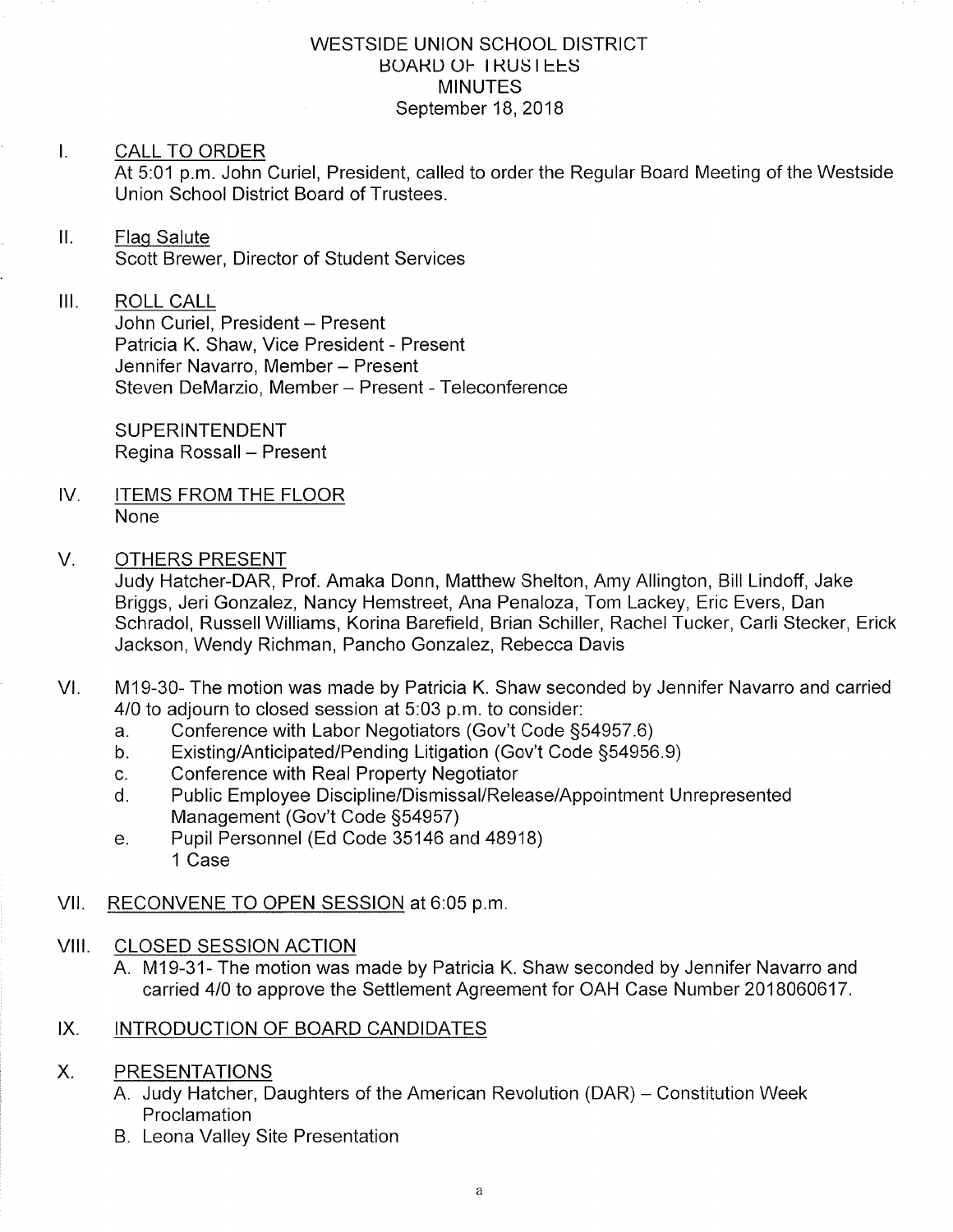Minutes Regular Board Meeting September 18,2018

- B. Master's Project Erick Jackson
- C. Volunteer Security Erik Evers
- XI. RECESS
- Xll. RECONVENE TO OPEN SESSION at 7:30 p.m

## XIII. HEARING SESSION/STAFF REPORTS

Board Comments  $A_{\cdot}$ 

# Steve DeMarzio:

- . Leona Valley, you have been small but mighty for almost 38 years!!!
- . Daughters of the American Revolution, thank you for your presentation. Our constitution is a great document and has been relevant for 230 years.
- . I would love to see the results of Erick Jackson's project.
- . As a former veteran, I appreciated the direct approach of the security presentation by Erik Evers. However, I do have concerns about liability and this subject will require further discussion.
- . To the California Legislature and to our next Governor. stop playing games with school funding. Fully funding education does not mean at 2007-year levels. That level is not adequate or sufficient.

## Jennifer Navarro

- . Leona Valley, great job on revising your mission statement it's nice to see it implemented.
- . ln regards to Mr. Evers presentation, I understand him wanting to make our schools safer. There is nothing more paramount than school safety and our students being safe at school.
- . <sup>I</sup>visited Gregg Anderson with John Curiel last week. They are doing great things at that site.

Patricia K. Shaw:

School Volunteer Security - Would there be any drop in our insurance rates if we had school security?

John Curiel

- $\bullet$   $\;$  Leona Valley, I really appreciate what you are doing, you are small and mighty. I also appreciate the staff and what they do for our students.
- I am looking forward to seeing the results from Mr. Jackson's project. a
- <sup>I</sup>appreciate Judy Hatcher, DAR, coming this evening, making their presentation, and presenting Westside with a proclamation on Constitution Week. Another reminder on why we love our country so dearly. The principles of the Constitution are what unites us as a nation and we can never turn from what unites us as others try to divide us. a
- I commend Mr. Evers on his presentation. We put a lot of emphasis on who is around our students. lf the district had the resources that the high school district has, we would have more options. Westside is a proactive district, not a reactive district. Westside takes pride in our emphasis of professional development and training. a
- As a 25-year peace officer working at the department of corrections, I understand the basics of security. I do put an emphasis on student and staff safety. There are a lot of moving parts that need to be identified and addressed prior to o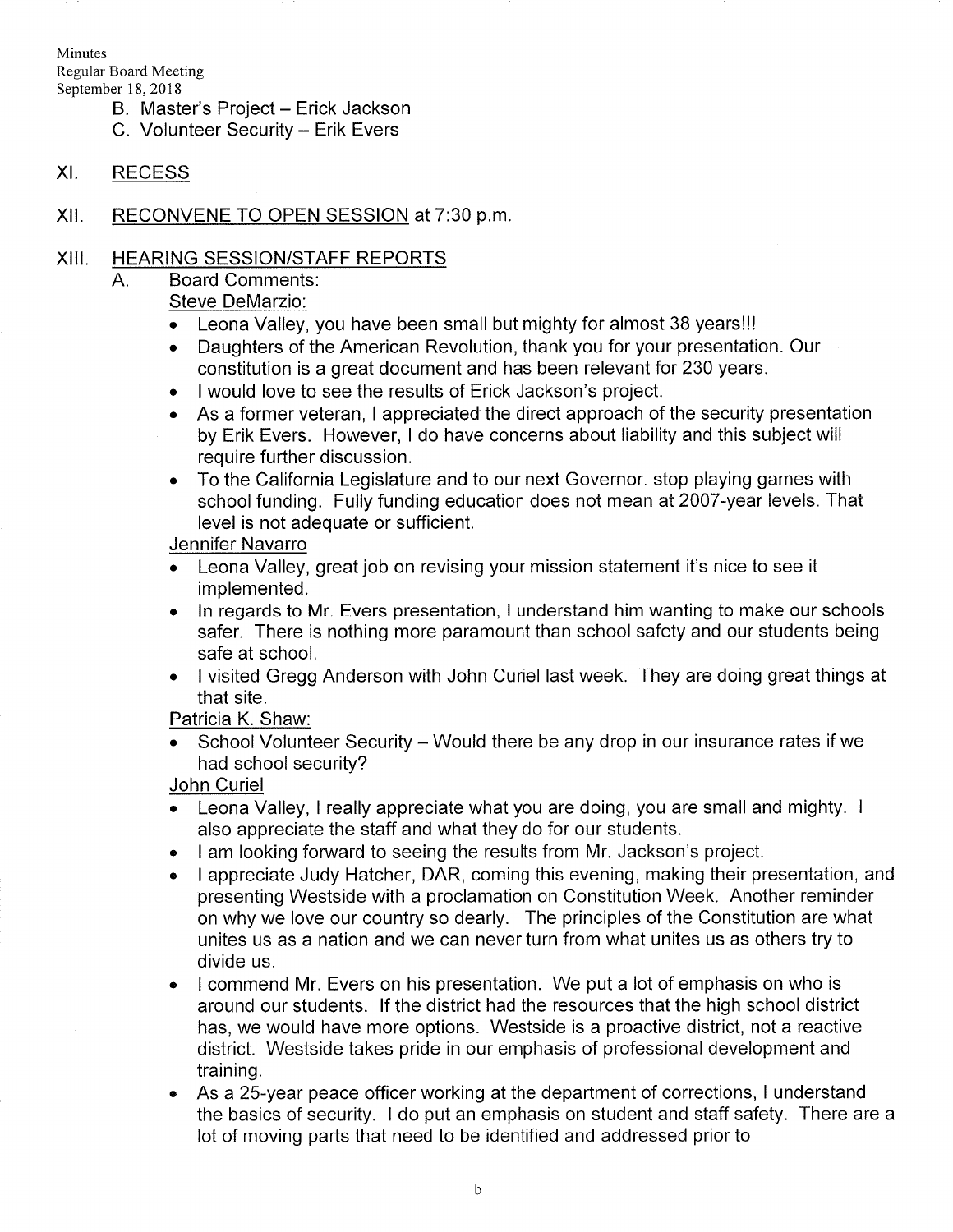#### Minutes Regular Board Meeting September 18,2018

implementation. There is a lot of training that will need to be done. The possible solution presented is appreciated. Vigilance and training is the most cost-effective and valuable security measure we can immediately take to protect our students and staff.

- . I appreciate the Board Candidates attending the orientation meetings and putting themselves out there for our students.
- 
- B. Staff Reports:<br>1. Assistant Superintendent Administrative Services Shawn Cabey a. Nothing at this time.
	- 2. Assistant Superintendent Educational Services Marguerite Johnson a. Thank you to Leona Valley, we appreciate all you are doing at your site.
	- 3. Deputy Superintendent Robert Hughes
	- a. Nice job, Leona Valley; you always do a great job. You started out the school year showing your passion and enthusiasm.<br>4. Superintendent – Regina Rossall
	- - Mrs. Rossall reviewed the following items with the Trustees:
		- a. Leona Valley, you have a lot to be proud of. Thank you to the staff who came out this evening.<br>b. Leona Valley will be having their Fall Festival on October 5, 2018, starting at 4:30
		- p.m..
		- c. Our Saturday Board Candidate Orientation Meeting is currently scheduled for 10:00 a.m. We are requesting to move the time to B:30 a.m. or 1 :00 p.m. There is a memorial service for Dr. Bud Reams that starts at 11:00 a.m. The Board Candidate Orientation Meeting will be rescheduled to 8:00 a.m. on Saturday, September 22, 2018.

## XIV. PERSONALAPPEARANCES

- A. Westside Union Teachers Association Representative -- Bob Dunham, President
- B. California School Employee Association Representative - Jeri Holmes, President
- $C_{1}$ Parent Teachers Association Representative - Brian Schiller
	- . Membership Drives
	- . Book Fairs
	- . Fall Festivals
	- . Council DOT Day Celebration
- D. WAVE Representative Jennifer Navarro and Robert Hughes
- XV. ITEMS FROM THE FLOOR Regular Session None

## XVI. PUBLIC HEARING

A hearing to receive public input on Resolution 19-04, Sufficiency of Textbooks or lnstructional Materials opened at  $7:44$  p.m. and closed at  $7:45$ p.m.

#### BUSINESS SESSION XVII

Organizational/Governance<br>1. M19-32 - Item 1. Approval of the revised agenda of the Regular Board Meeting of September 18, 2018, as submitted. The motion was made by Patricia K. Shaw seconded by Jennifer Navarro and carried 410.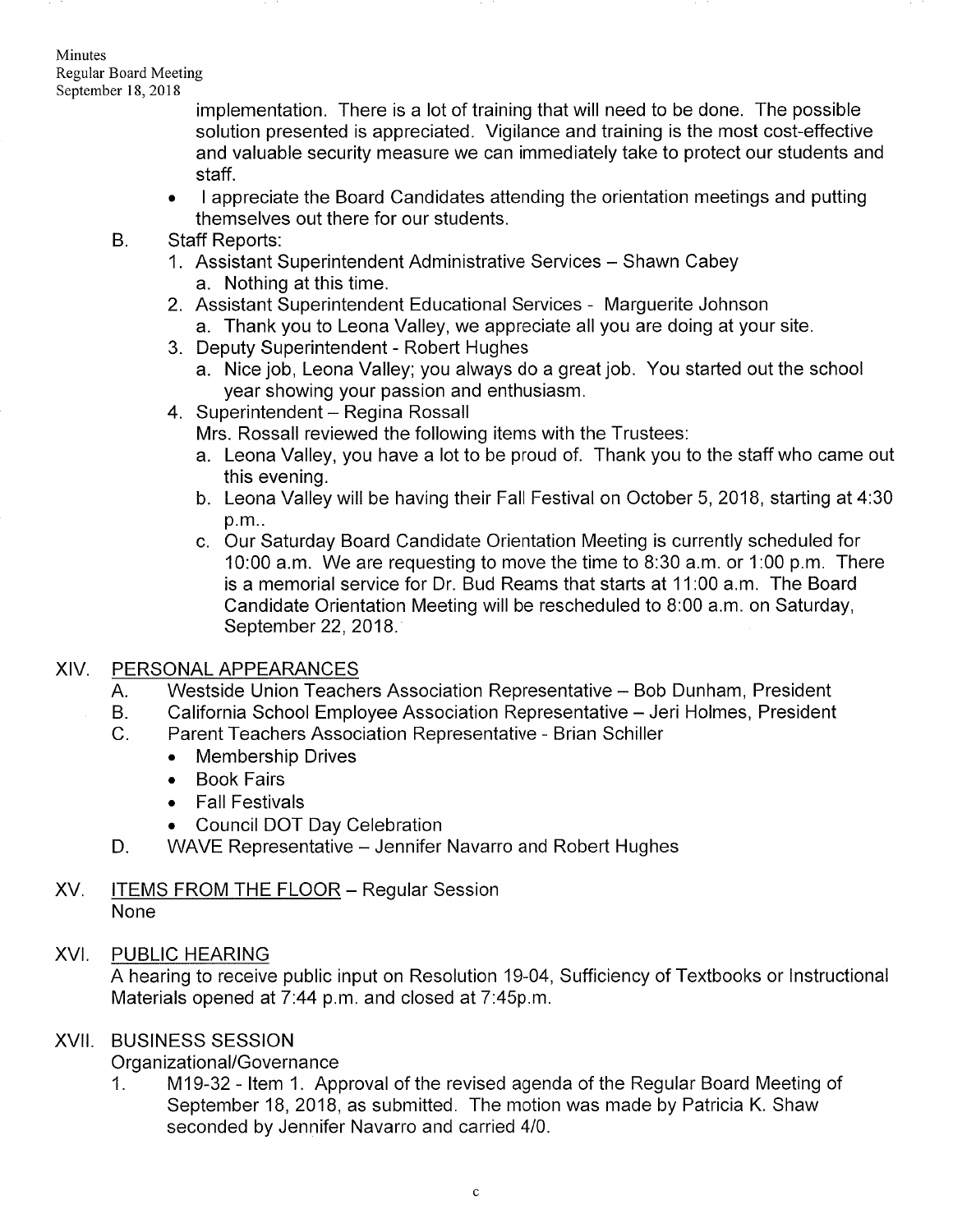Minutes Regular Board Meeting

- September 18, 2018<br>2. M19-33 Items 2a 2h. The motion was made by Patricia K. Shaw seconded by<br>1ennifer Navarro and carried 4/0 to approve the consent agenda.
	- Fend Mand Carried Analysis Carried 23 to approve the Regular Meeting on September 4, 2018<br>19 The Fundraising Authorizations 2c Gifts to the District
	-
	-
	- 2d Personnel Report<br>2e Purchase Orders
	-
	-
	-
	- 2f Consultant/Contract Agreement Schedule<br>2g Conference/Workshop Schedule<br>2h Resolution 19-05, Non-routine Budget Revisions, Adjustments and Transfers<br>3. M19-34 The motion was made by Steve DeMarzio seconded by Patricia
	- carried 410 to elect Jennifer Navarro as Clerk of the Board.
	- 4. ltem 4. Discussion ltem
		- . Board Governance

## XVIII. EDUCATIONAL SERVICES

- 5. M19-35 ltem 5. The motion was made by Jennifer Navarro seconded by Patricia K. Shaw and carried 410 to approve Recognition of Teacher of the Year Day. 6. M19-36 - ltem 6. The motion was made by Jennifer Navarro seconded by Steve
- DeMarzio and carried 410 to approve Resolution 19-04, Sufficiency of Textbooks or <sup>I</sup>nstructional Materials.

## XIX. PERSONNEL

- 7. M19-37 Item 7. The motion was made by Patricia K. Shaw seconded by Jennifer Navarro and carried 410 to approve the Memorandums of Understanding between Westside Union School District and Westside Union Teachers Association (WUTA)
	- . 19-01 Overage for Kindergarten Classes
	- . 19-02 lnstructional Leader Position
	- $\bullet$  19-03 Article 29 Medigap
	- $\bullet$  19-04 Article 7.2.1.3.2 Official Transcripts

## XX. BUSINESS

- 8. M12-38 Item 8. The motion was made by Patricia K. Shaw seconded by Jennifer Navarro and carried 410 to approve the first reading of the revised Board Policies, Administrative Regulations and Board Bylaw:
	- . BP 1340, Access to District Records
	- . BP/AR 3312.2, Educational Travel Program Contracts
	- BP/AR 3320, Claims and Actions Against the District
	- . AR 3541, Transportation Routes and Services
	- AR 3580, District Records
	- . BB 9012, Board Member Electronic Communications
- XXI. NEW BUSINESS

None

XXII. UNFINISHED BUSINESS None